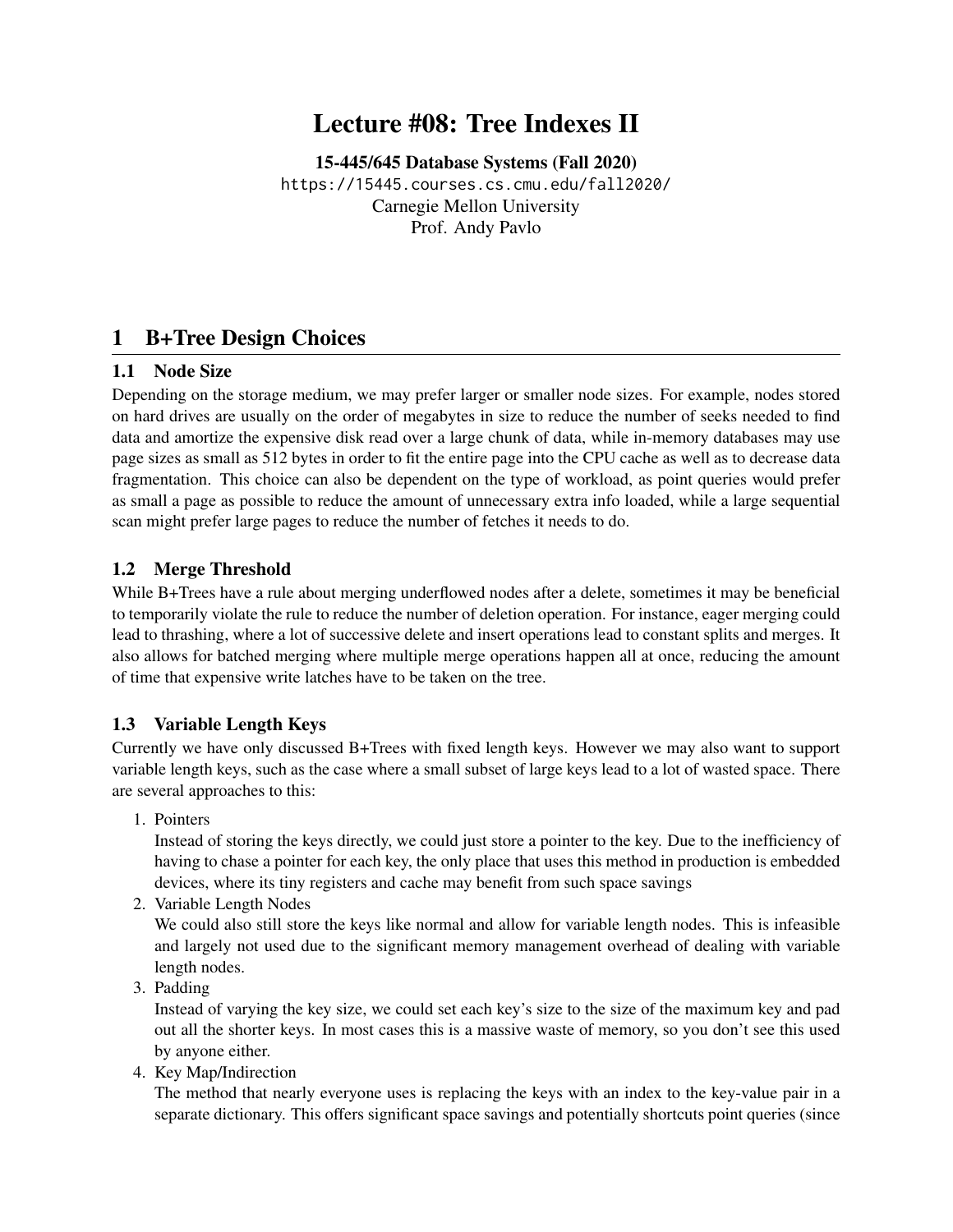the key-value pair the index points to is the exact same as the one pointed to by leaf nodes). Due to the small size of the dictionary index value, there is enough space to place a prefix of each key alongside the index, potentially allowing some index searching and leaf scanning to not even have to chase the pointer (if the prefix is at all different from the search key).

### 1.4 Intra-Node Search

Once we reach a node, we still need to search within the node (either to find the next node from an inner node, or to find our key value in a leaf node). While this is relatively simple, there are still some tradeoffs to consider:

1. Linear

The simplest solution is to just scan every key in the node until we find our key. On the one hand, we don't have to worry about sorting the keys, making insertions and deletes much quicker. On the other hand, this is relatively inefficient and has a complexity of  $\mathbb{O}(n)$  per search.

2. Binary

A more efficient solution for searching would be to keep each node sorted and use binary search to find the key. This is as simple as jumping to the middle of a node and pivoting left or right depending on the comparison between the keys. Searches are much more efficient this way, as this method only has the complexity of  $\mathbb{O}(\ln(n))$  per search. However, insertions become more expensive as we must maintain the sort of each node.

3. Interpolation

Finally, in some circumstances we may be able to utilize interpolation to find the key. This method takes advantage of any metadata stored about the node (such as max element, min element, average, etc.) and uses it to generate an approximate location of the key. For example, if we are looking for 8 in a node and we know that 10 is the max key and  $10 - (n + 1)$  is the smallest key (where n is the number of keys in each node), then we know to start searching 2 slots down from the max key, as the key one slot away from the max key must be 9 in this case. Despite being the fastest method we have given, this method is only seen in academic databases due to its limited applicability to keys with certain properties (like integers) and complexity.

# 2 Optimizations

### 2.1 Prefix Compression

Most of the time when we have keys in the same node there will be some partial overlap of some prefix of each key (as similar keys will end up right next to eachother in a sorted B+Tree). Instead of storing this prefix as part of each key multiple times, we can simply store the prefix once at the beginning of the node and then only include the unique sections of each key in each slot.

### 2.2 Deduplication

In the case of an index which allows non-unique keys, we may end up with leaf nodes containing the same key over and over with different values attached. One optimization of this could be only writing the key once and then following it with all of its associated values.

### 2.3 Suffix Truncation

For the most part the key entries in inner nodes are just used as signposts and not for their actual key value (as even if a key exists in the index we still have to search to the bottom to ensure that it hasn't been deleted). We can also take advantage of this by only storing the minimum differentiating prefix of each key at a given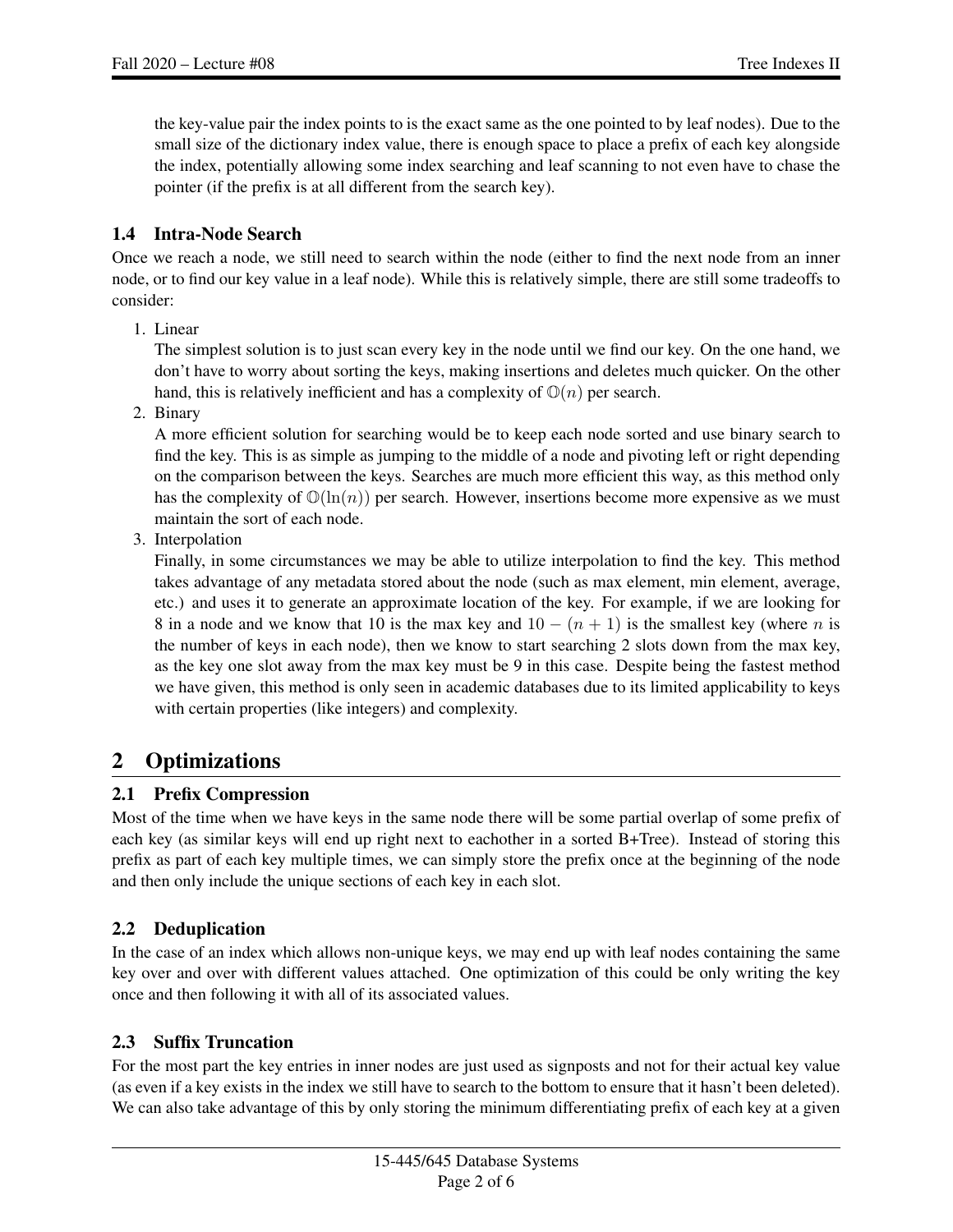inner node. While we can make this as minimal as just a single differing character/digit, it may be beneficial to leave a few redundant digits on the end to make it less likely that an indeterminable insertion due to an identical prefix will occur. In that instance, we would have to search to the bottom of the tree to find the full key (or in the case that that key was deleted, the minimum or maximum key of the leaf node depending).

#### 2.4 Bulk Insert

When a B+Tree is initially built, having to insert each key the usual way would lead to constant split operations. Since we already give leaves sibling pointers, initial insertion of data is much more efficient if we construct a sorted linked list of leaf nodes and then easily build the index from the bottom up using the first key from each leaf node. Note that depending on our context we may wish to pack the leaves as tightly as possible to save space or leave space in each leaf to allow for more inserts before a split is necessary.

#### 2.5 Pointer Swizzling

Because each node of a B+Tree is stored in a page from the buffer pool, each time we load a new page we need to fetch it from the buffer pool, requiring latching and lookups. To skip this step entirely, we could store the actual raw pointers in place of the page IDs (known as "swizzling"), preventing a buffer pool fetch entirely. Rather than manually fetching the entire tree and placing the pointers manually, we can simply store the resulting pointer from a page lookup when traversing the index normally. Note that we must track which pointers are swizzled and deswizzle them back to page ids when the page they point to is unpinned and victimized.

### 3 Additional Index Usage

Indices are a way to provide fast access to data items. There are a number of indexing methods and tools that databases can use to improve performance.

#### Implicit Indexes

If you create a primary key or unique constraint, most DBMS's will automatically create an *implicit index* to enforce integrity constraints but not referential constraints.

#### Partial Indexes

In many situations, a user may not need an index for every tuple in the table and may only be interested in a subset of the data. A *partial index* is an index that has some condition or "where clause" applied to it so that it includes a subset of the table. This potentially reduces the size and the amount of overhead to maintain the table and avoids polluting the buffer pool cache with unnecessary data. For instance, a common use of partial indexes is to partition indexes by date range (per month, year, etc.).

#### Figure 1: Partial Index example



#### Covering Indexes

If all attributes needed to process the query are available in an index, then the DBMS does not need to retrieve the tuple. The DBMS can complete the entire query just based on the data available in the index. In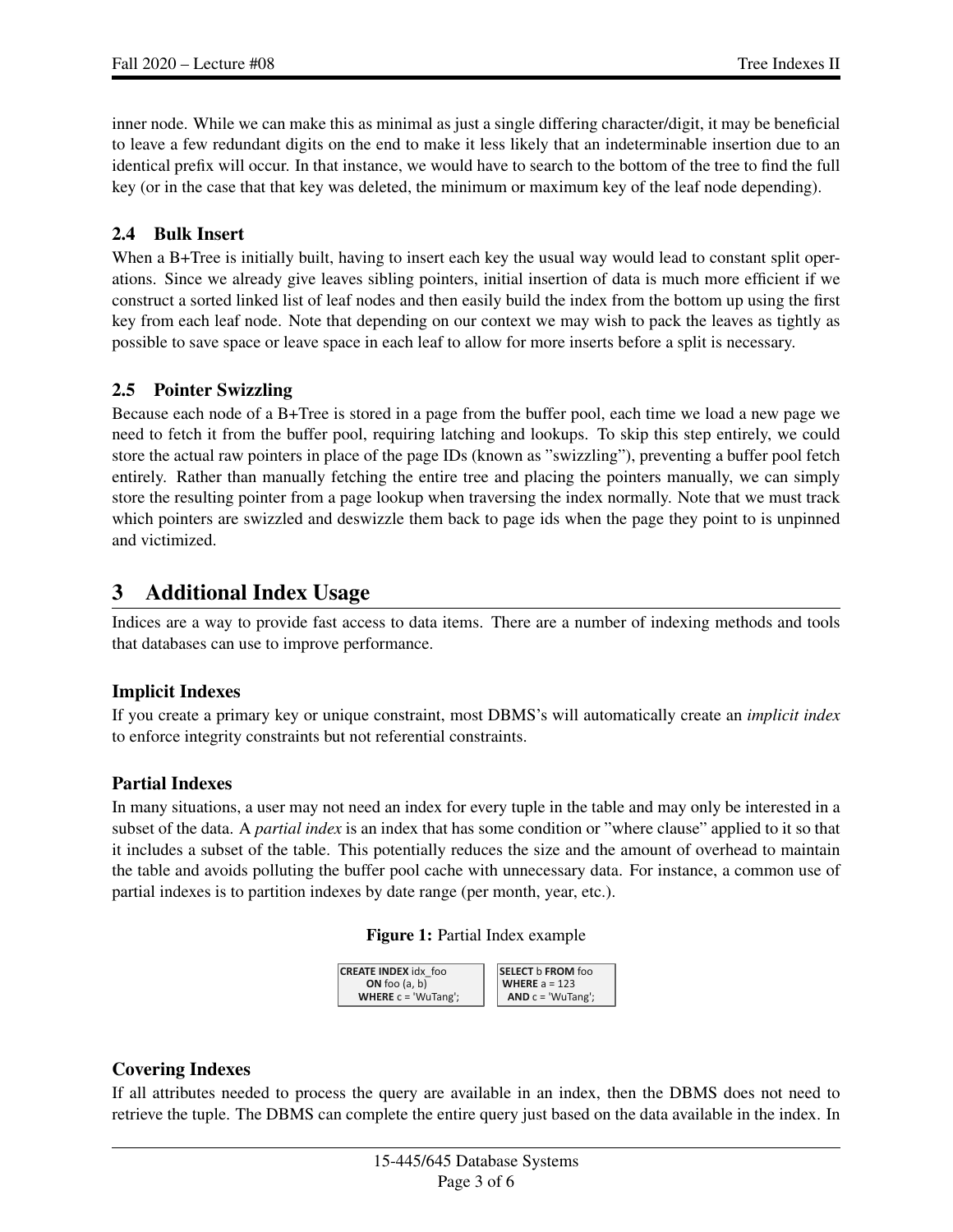other words, *covering indexes* are only used to locate data records in the table and not to return data. This reduces contention on the DBMS's buffer pool resources.

#### Figure 2: Covering Index example



#### Index Include Columns

*Index include columns* allow users to embed additional columns in index to support index-only queries. These extra columns are stored in the leaf nodes and are not actually part of the search key.

Figure 3: Index Include Column example

| <b>CREATE INDEX idx</b> foo | <b>SELECT b FROM foo</b> |
|-----------------------------|--------------------------|
| ON foo $(a, b)$             | <b>WHERE</b> $a = 123$   |
| INCLUDE(c);                 | $AND c = 'WuTang';$      |

#### Function/Expression Indexes

Indexes can also be created on functions or expressions. An index does not need to store keys in the same way that they appear in their base table. Instead, *function/expression indexes* store the output of a function or expression as the key instead of the original value. It is the DBMS's job to recognize which queries can use that index.

Figure 4: Function/Expression Index example



### 4 Trie Index

Observe that the inner node keys in a B+Tree cannot tell you whether or not a key exists in the index. Every time you lookup a key, you must traverse to the leaf node.

A *Trie Index* allows us to know at the top of the tree whether or not a key exists. A trie index uses a digital representation of keys to examine prefixes one-by-one instead of comparing the entire key.

Trie indexes have a number of useful properties. For one, their shape only depends on key space and length and does not require rebalancing operations. Additionally, all operations have  $O(k)$  complexity where k is the length of the key. This is because the path to a leaf node represents the key of the leaf. The span of a trie level is the number of bits that each partial key/digit represents.

# 5 Radix Tree

A *radix tree* is a variant of a trie data structure. It is different from a trie index in that nodes with only a single child are omitted. Rather, nodes are consolidated to represent the largest prefix before keys differ.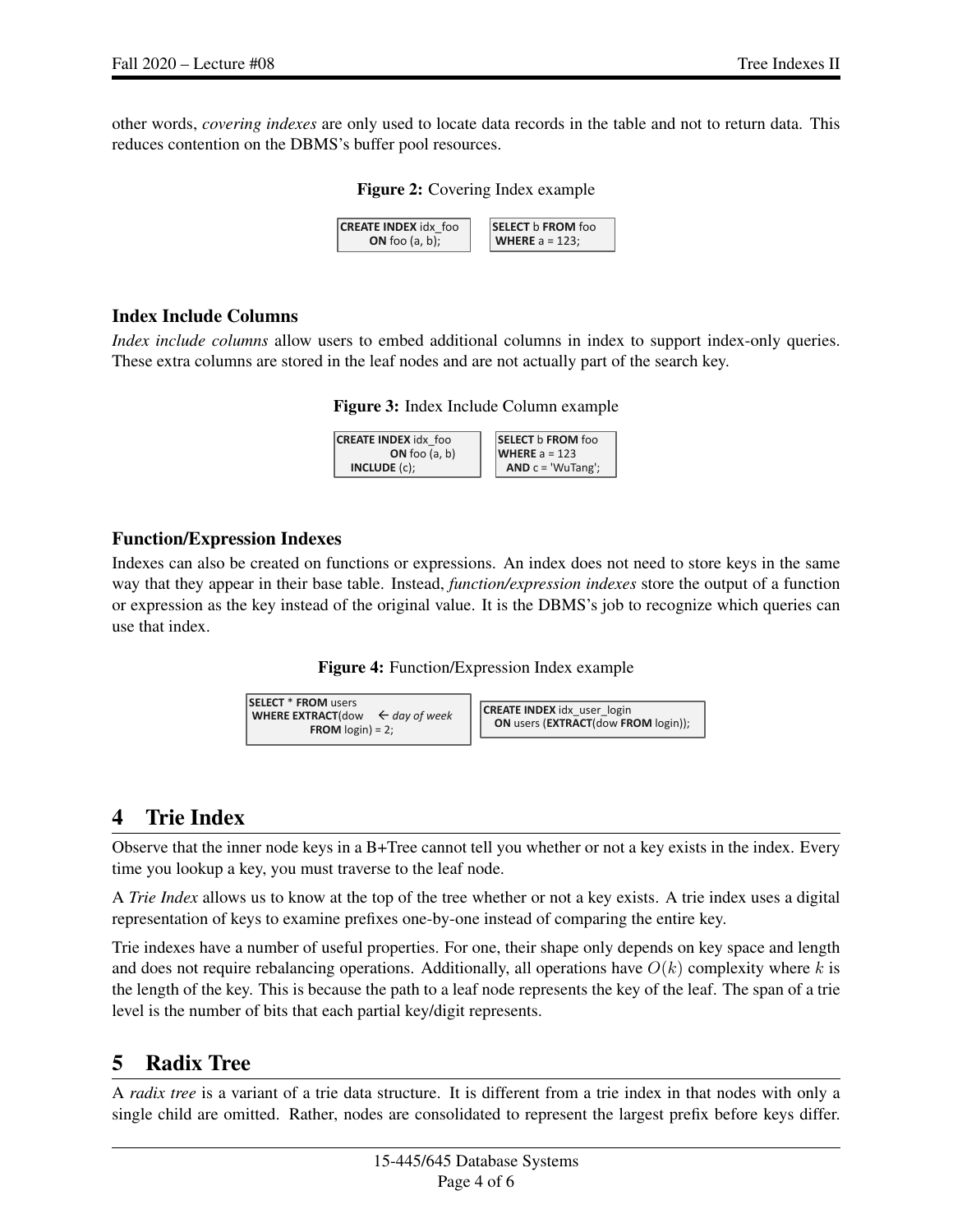

Figure 5: Trie Index diagram

Radix trees can produce false positives, so the DBMS must always check the original tuple to see whether a key matches.

The height of radix tree depends on the length of keys and not the number of keys like in a B+Tree. The path to a leaf nodes represents the key of the leaf. Not all attribute types can be decomposed into binary comparable digits for a radix tree.



Figure 6: 1-bit Span Radix Tree diagram

# 6 Inverted Indexes

An *inverted index* stores a mapping of words to records that contain those words in the target attribute. These are sometimes called a *full-text search indexes* in DBMS's. Inverted indexes especially useful for keyword searches.

Most of the major DBMS's support inverted indexes natively, but there are specialized DBMS's where this is the only table index data structure available.

#### Query Types

Inverted indexes allow users to do three types of queries that cannot be performed on B+Trees. Firstly, inverted indexes permit *phrase searches*, which locate records that contain a list of words in the given order.

They also allow *proximity searches* that record where two words occur within n words of each other.

Thirdly, inverted indexes allow *wildcard searches*, which find records that contain words that match some